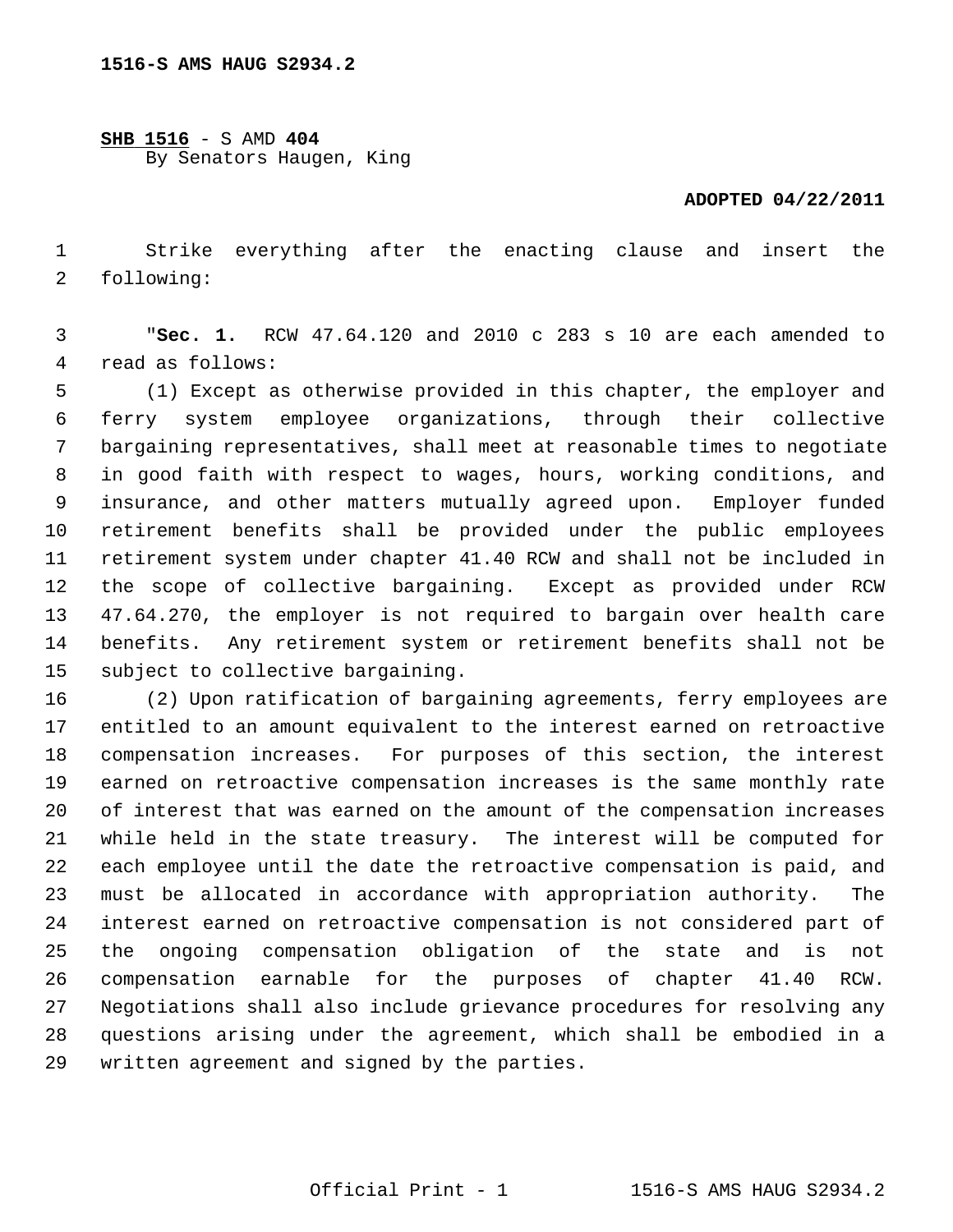1 (3) The employer shall not bargain over rights of management which, in addition to all powers, duties, and rights established by constitutional provision or statute, must include, but not be limited to, the following:

5 (a) Directing promotions;

6 (b) Directing staffing levels; and

7 (c) Directing the use of part-time shifts.

 (4) A collective bargaining agreement may not contain any provision that extends the term of an existing collective bargaining agreement or applicability of items incompatible with this section in an existing collective bargaining agreement.

12 (5) Except as otherwise provided in this chapter, if a conflict 13 exists between an executive order, administrative rule, or agency 14 policy relating to wages, hours, and terms and conditions of employment 15 and a collective bargaining agreement negotiated under this chapter, 16 the collective bargaining agreement shall prevail. A provision of a 17 collective bargaining agreement that conflicts with the terms of a 18 statute is invalid and unenforceable.

19 NEW SECTION. **Sec. 2.** A new section is added to chapter 47.64 RCW 20 to read as follows:

21 (1) Effective July 1, 2013, all captains of Washington state ferry 22 vessels are part of Washington state ferries management.

23 (2) The captain, also known as the master of a vessel or the 24 commanding officer, is the ultimate authority on and has responsibility 25 for the entire vessel. The captain's responsibilities include, but are 26 not limited to:

27 (a) Ensuring the safe navigation of the vessel and its crew and 28 passengers;

29 (b) Following all applicable federal, state, and agency policies 30 and regulations;

31 (c) Supervising crew in performance, operations, training, 32 security, and environmental protection; and

33 (d) Overseeing all aspects of vessel operations including, but not 34 limited to:

35 (i) Vessel arrivals and departures;

- 36 (ii) Schedule adherence;
- 37 (iii) Customer service;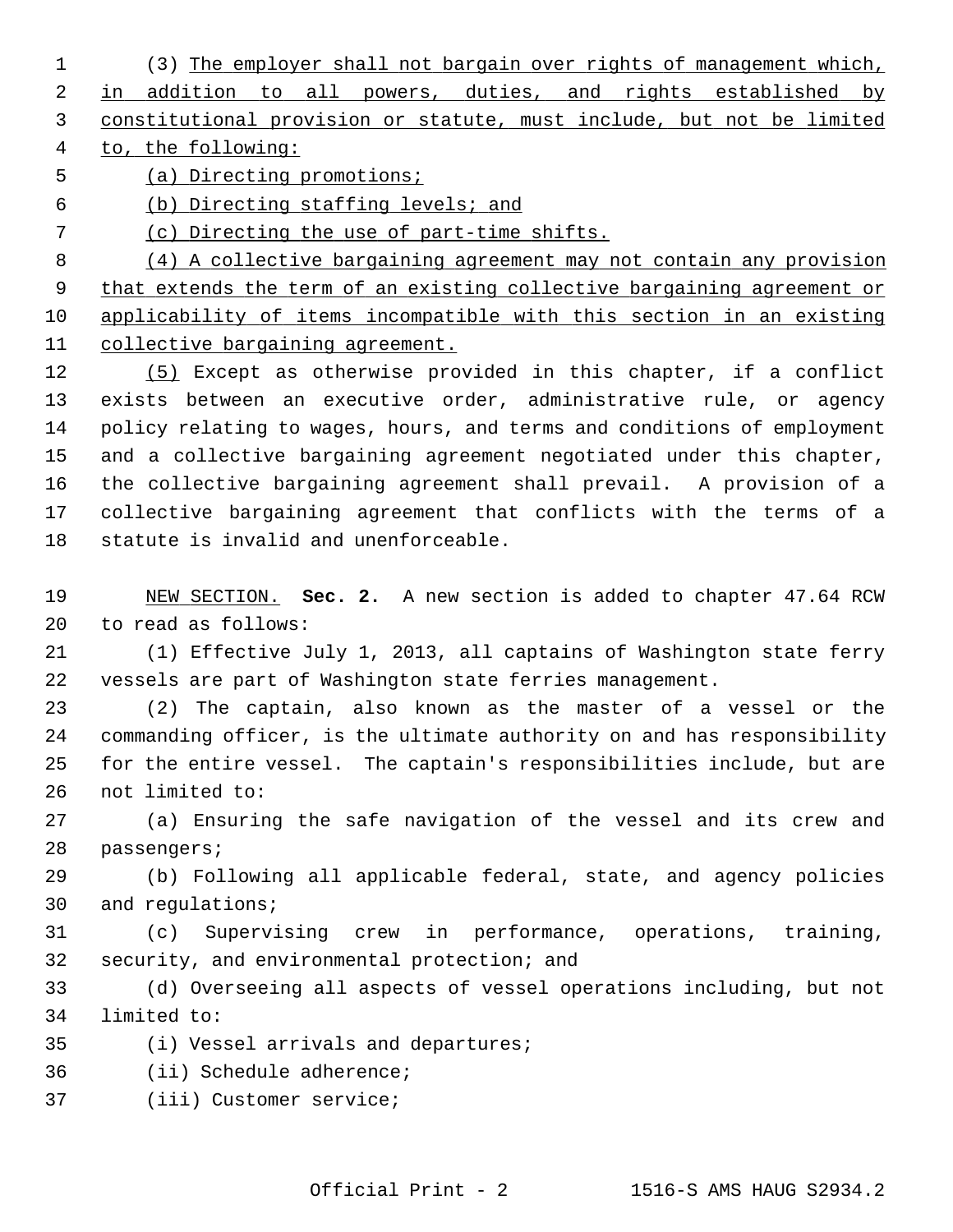1 (iv) Cost containment; and

2 (v) Fuel efficiency.

 3 (3) Effective July 1, 2013, the public employment relations 4 commission shall sever from the masters, mates, and pilots bargaining 5 unit all captains. In anticipation of the captains' severance from the 6 masters, mates, and pilots bargaining unit, the public employment 7 relations commission shall conduct an election by August 31, 2011, to 8 determine representation of the captains. If a majority of the 9 captains in the masters, mates, and pilots bargaining unit indicate by 10 vote that they desire to be included in a newly formed captains-only 11 bargaining unit, the public employment relations commission shall 12 certify a captains-only bargaining unit, to be effective July 1, 2013. 13 Notwithstanding the results of the election, captains shall remain a 14 part of the masters, mates, and pilots bargaining unit through June 30, 15 2013.

16 (4) If a new captains-only bargaining unit is created, the employer 17 and the exclusive bargaining representative for the captains-only 18 bargaining unit must negotiate a collective bargaining agreement 19 exclusive to the captains-only bargaining unit.

20 (5) For negotiations covering the 2013-2015 biennium, the employer 21 and the exclusive bargaining representative of the captains-only 22 bargaining unit must negotiate agreements that are consistent with this 23 section.

24 (6) A collective bargaining agreement may not contain any provision 25 that extends the term of an existing collective bargaining agreement or 26 applicability of items incompatible with this section in an existing 27 collective bargaining agreement.

28 NEW SECTION. **Sec. 3.** A new section is added to chapter 47.64 RCW 29 to read as follows:

30 Washington state ferry system management must meet with its union 31 employees twice a year and encourage an open and direct exchange of 32 ideas and concerns between line employees and management.

33 NEW SECTION. **Sec. 4.** A new section is added to chapter 47.64 RCW 34 to read as follows:

35 For the purposes of this section and sections 5 through 10 of this 36 act: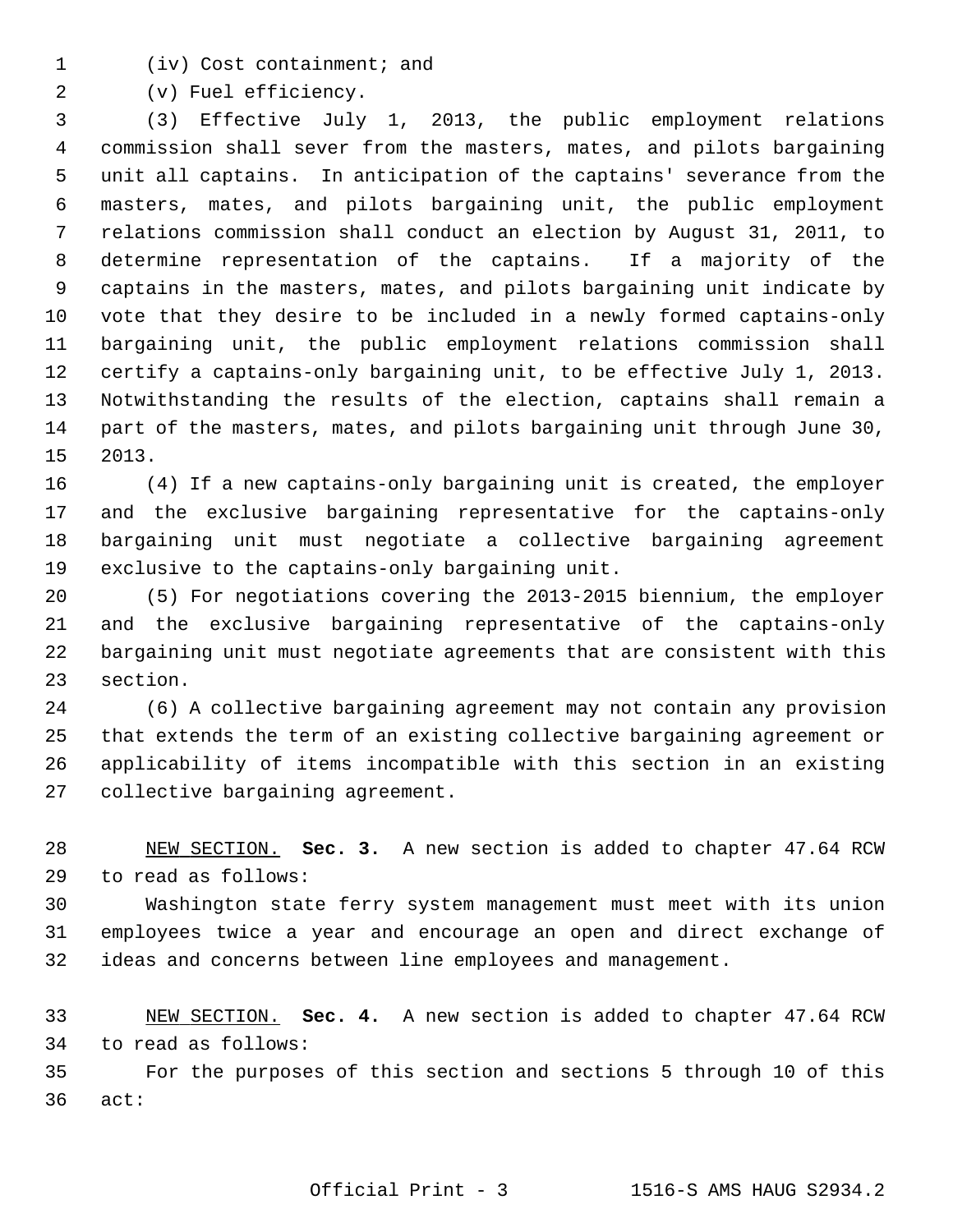1 (1) "Management" means an employee at the Washington state ferries 2 who is part of Washington management services, is exempt, or is a 3 captain.

 4 (2) "Performance measure" means measurable standards to be used by 5 the department to evaluate the sufficiency of the services being 6 provided to ferry riders.

 7 (3) "Performance report" means a report that summarizes ferry 8 system performance using the performance measures identified in 9 sections 5 and 6 of this act.

10 (4) "Performance target" means the desired outcome of a performance 11 measure.

12 NEW SECTION. **Sec. 5.** A new section is added to chapter 47.64 RCW 13 to read as follows:

14 Performance targets must be established by an ad hoc committee with 15 members from and designated by the office of the governor. The 16 committee may not consist of more than eleven members. By July 1, 17 2011, the committee shall present performance targets to the 18 representatives of the legislative transportation committees and the 19 joint transportation committee for review of the performance measures 20 listed under this section. The committee may also develop performance 21 measures in addition to the following:

22 (1) Safety performance as measured by passenger injuries per one 23 million passenger miles and by injuries per ten thousand revenue 24 service hours that are recordable by standards of the federal 25 occupational safety and health administration and related to standard 26 operating procedures;

27 (2) Service effectiveness measures including, but not limited to, 28 passenger satisfaction of interactions with ferry employees, 29 cleanliness and comfort of vessels and terminals, and satisfactory 30 response to requests for assistance. Passenger satisfaction must be 31 measured by an evaluation that is created by a contracted market 32 research company and conducted by the Washington state transportation 33 commission as part of the ferry riders' opinion group survey. The 34 Washington state transportation commission shall, to the extent 35 possible, integrate the passenger satisfaction evaluation into the 36 ferry user data survey described in RCW 47.60.286;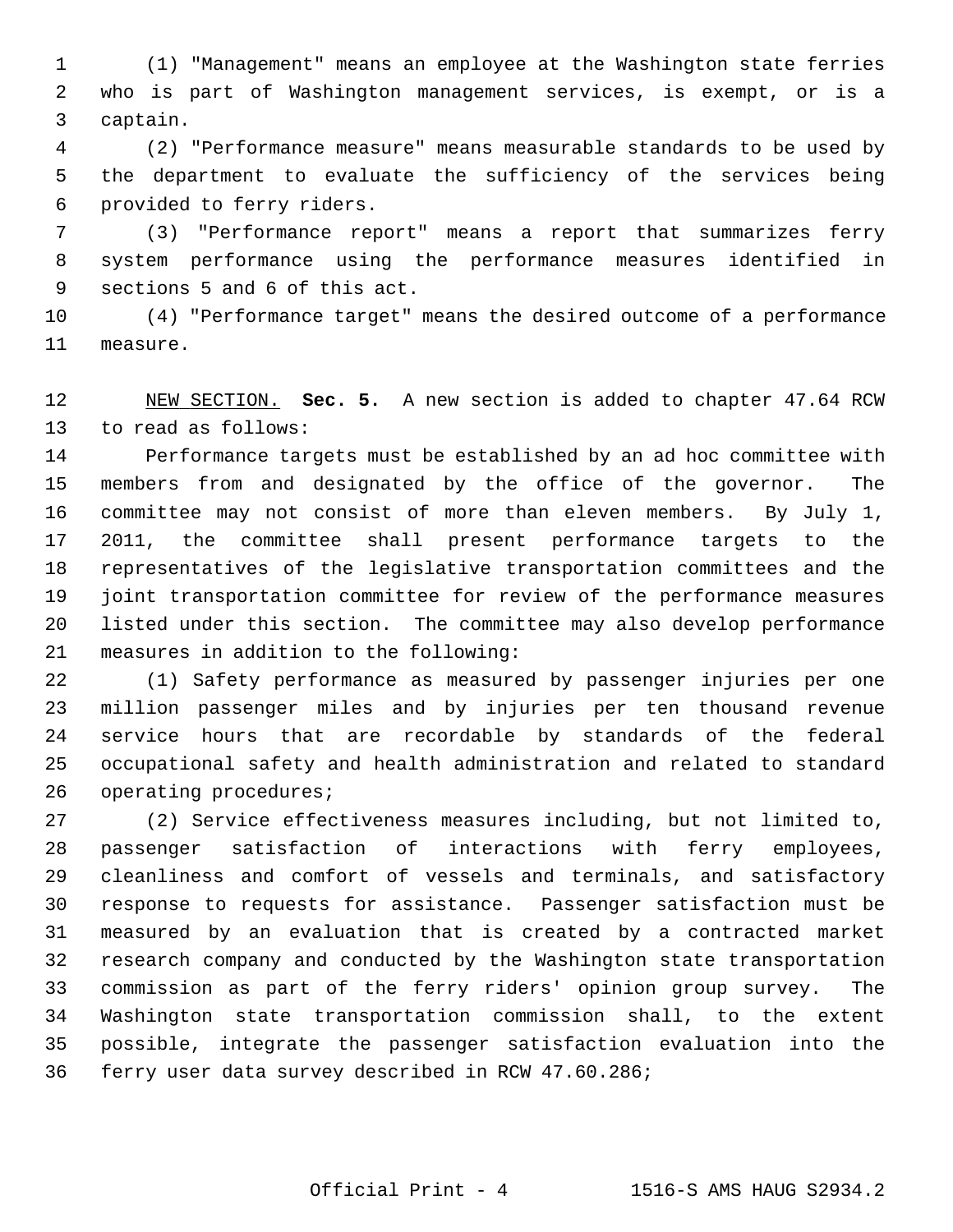1 (3) Cost-containment measures including, but not limited to, 2 operating cost per passenger mile, operating cost per revenue service 3 mile, discretionary overtime as a percentage of straight time, and 4 gallons of fuel consumed per revenue service mile; and

 5 (4) Maintenance and capital program effectiveness measures 6 including, but not limited to: Project delivery rate as measured by 7 the number of projects completed on time and within the omnibus 8 transportation appropriations act; vessel and terminal design and 9 engineering costs as measured by a percentage of the total capital 10 program, including measurement of the ongoing operating and maintenance 11 costs; and total vessel out-of-service time.

12 NEW SECTION. **Sec. 6.** A new section is added to chapter 47.64 RCW 13 to read as follows:

14 (1) Beginning on October 1, 2011, the department shall report on 15 peak-direction, peak-time, on-time performance by route for all runs 16 except those delayed or canceled due to tidal conditions. On-time is 17 defined as within ten minutes of the scheduled time. Peak-time for the 18 Mukilteo/Clinton, Edmonds/Kingston, Seattle/Bainbridge, 19 Seattle/Bremerton, Fauntleroy/Vashon/Southworth, and Point 20 Defiance/Tahlequah ferry routes means weekdays from 5:00 a.m. to 9:00 21 a.m. and 3:00 p.m. to 7:00 p.m. Peak-time for the Coupeville 22 (Keystone)/Port Townsend and Anacortes/San Juan Island ferry routes 23 means Fridays from 3:00 p.m. to closing, Saturdays all day, Sundays 24 all day, holidays all day, and Mondays from opening to 12:00 p.m.

25 (2) The department shall, on a quarterly basis, report Washington 26 state ferry system management's performance as it relates to the 27 performance measure in subsection (1) of this section (a) to the 28 transportation committees of the legislature, (b) on its vessels, (c) 29 at all ferry terminals, and (d) on the department's web site. The 30 statistics must include reasons for any delays over five minutes and 31 any delays over ten minutes from the scheduled time.

32 (3) The department may not eliminate any ferry route without prior 33 legislative approval.

34 NEW SECTION. **Sec. 7.** A new section is added to chapter 47.64 RCW 35 to read as follows:

36 (1) The office of financial management shall complete a performance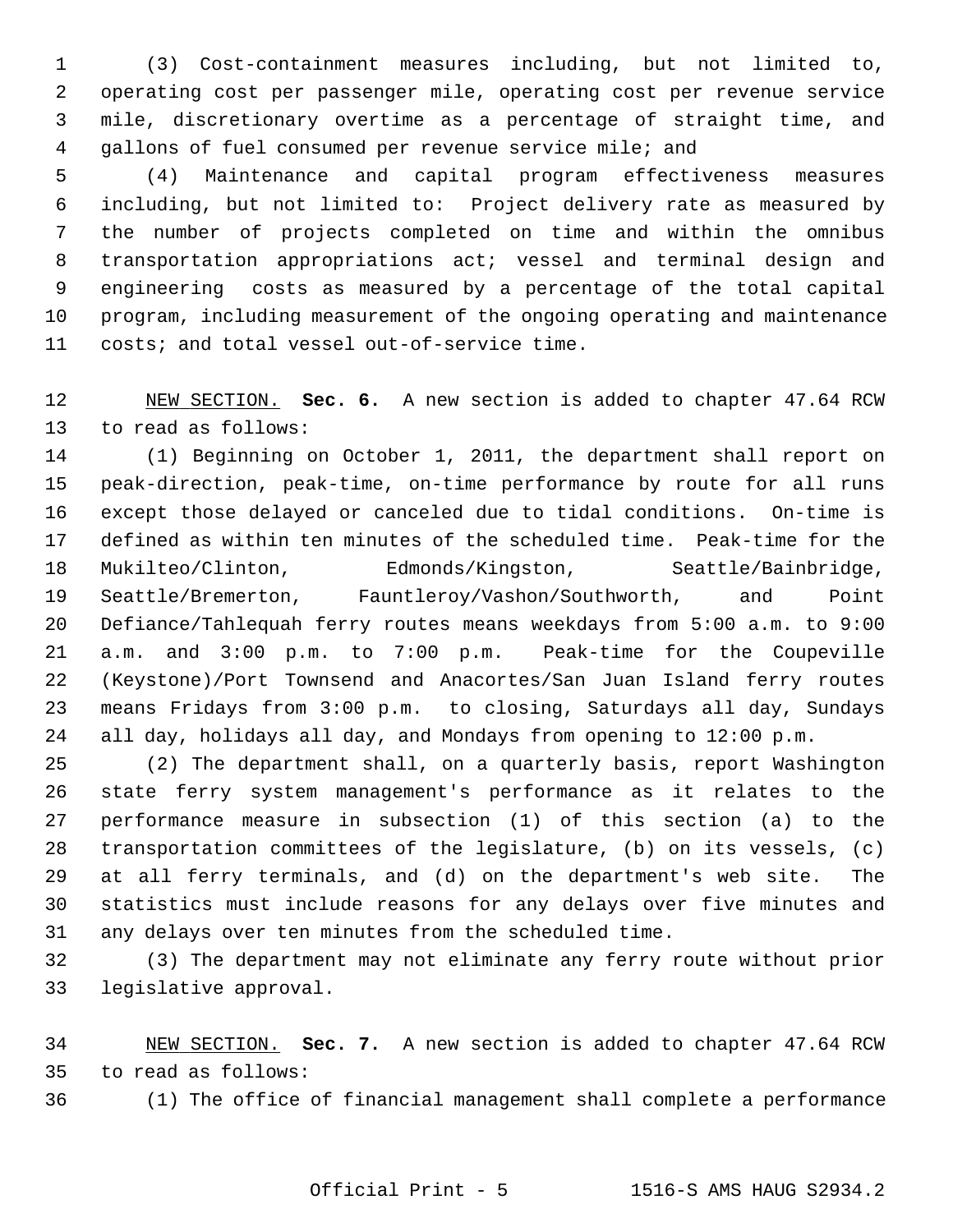1 report that provides a baseline assessment of current performance on 2 the performance measures identified in sections 5 and 6 of this act 3 using final 2009-2011 data. This report must be presented to the joint 4 transportation committee by November 1, 2011, for review.

 5 (2) By October 1, 2012, and each year thereafter, the office of 6 financial management shall complete a performance report for the prior 7 fiscal year. This report must be reviewed by the joint transportation 8 committee, and the findings of the report must be incorporated into the 9 governor's proposed biennial transportation budget. The office of 10 financial management shall transmit a copy of the accepted performance 11 report to the legislature with the governor's biennial transportation 12 budget.

13 (3) Management shall lead implementation of the performance 14 measures in sections 5 and 6 of this act.

15 NEW SECTION. **Sec. 8.** A new section is added to chapter 47.64 RCW 16 to read as follows:

17 If the Washington state ferries does not meet at least eighty 18 percent of the performance target that is set for each performance 19 measure identified in sections 5 and 6 of this act by June 30, 2013, 20 the governor, with the consensus of the chairs and ranking minorities 21 of the transportation committees of the legislature, shall appoint a 22 governor's management representative who, within sixty days, shall 23 develop and submit a corrective action plan to achieve the performance 24 targets in sections 5 and 6 of this act within the following twelve 25 months. The plan must be submitted to the governor and the 26 transportation committees of the legislature.

27 NEW SECTION. **Sec. 9.** A new section is added to chapter 47.64 RCW 28 to read as follows:

29 (1) If the Washington state ferries does not meet at least eighty 30 percent of the performance target that is set for each performance 31 measure identified in sections 5 and 6 of this act by June 30, 2013, 32 the department must:

33 (a) Solicit a fixed cost bid for meeting the performance measures 34 in sections 5 and 6 of this act, which must include a request for 35 information or a request for qualifications to identify qualifications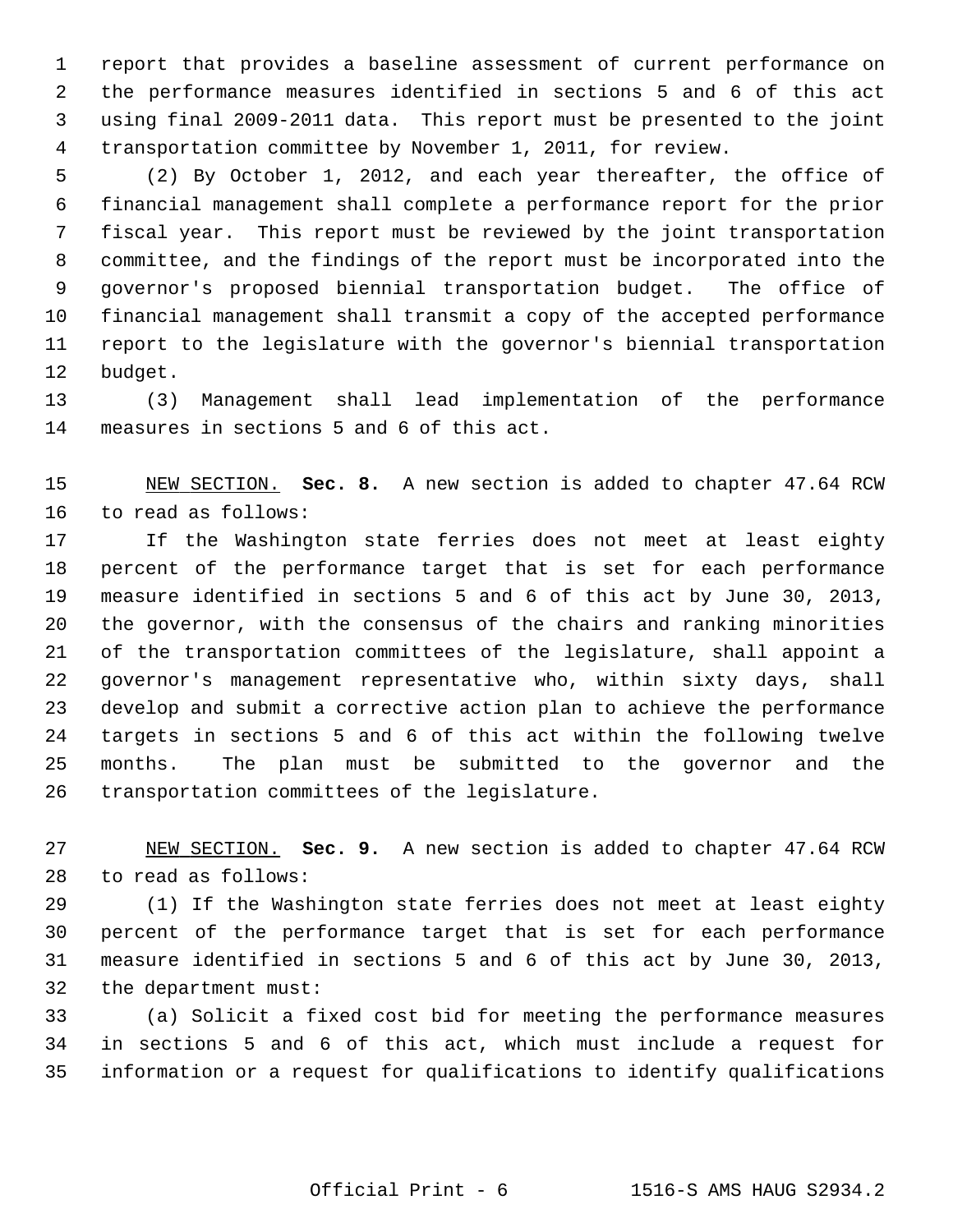1 necessary and costs associated with privatizing the management 2 functions of the Washington state ferries; and

 3 (b) Present the results of the request for information or request 4 for qualifications to the transportation committees of the legislature 5 and the governor.

 6 (2) In consultation with the governor's office, the transportation 7 committees of the legislature shall utilize the information provided in 8 subsection (1) of this section to determine whether or not to 9 competitively contract out the management functions of the Washington 10 state ferry system the following biennium.

11 (3) If the governor and the transportation committees of the 12 legislature opt to competitively contract out the management functions 13 of the Washington state ferry system in the following biennium, the 14 contract must be a fixed cost contract that requires the private 15 management services firm to meet or exceed the performance target for 16 eighty percent of the performance measures under sections 5 and 6 of 17 this act. Based on these performance measures, the contract must 18 provide for incentive or retained payment arrangements as a means of 19 ensuring satisfactory performance of the contract and improved 20 performance of the ferry system over time.

21 (4) The contract must include a requirement that the firm retain 22 existing and future collective bargaining agreements as negotiated 23 between the state and the employees' labor representatives. The 24 private management services firm may rehire Washington management 25 services employees or exempt employees at the Washington state ferries.

26 (5) The contract must be for a two-year period. If the private 27 management services firm meets or exceeds the performance measures 28 under sections 5 and 6 of this act, the contract is renewable for an 29 additional two years for a maximum of ten years. After ten years, the 30 department shall implement an invitation for bid process.

31 (6) Consistent with RCW 41.06.142(3), the contract is not subject 32 to requirements for agencies purchasing services that have been 33 customarily and historically provided by state employees.

34 NEW SECTION. **Sec. 10.** A new section is added to chapter 47.64 RCW 35 to read as follows:

36 The report required in RCW 47.01.071(5) and 47.04.280 must include 37 the performance measures in sections 5 and 6 of this act.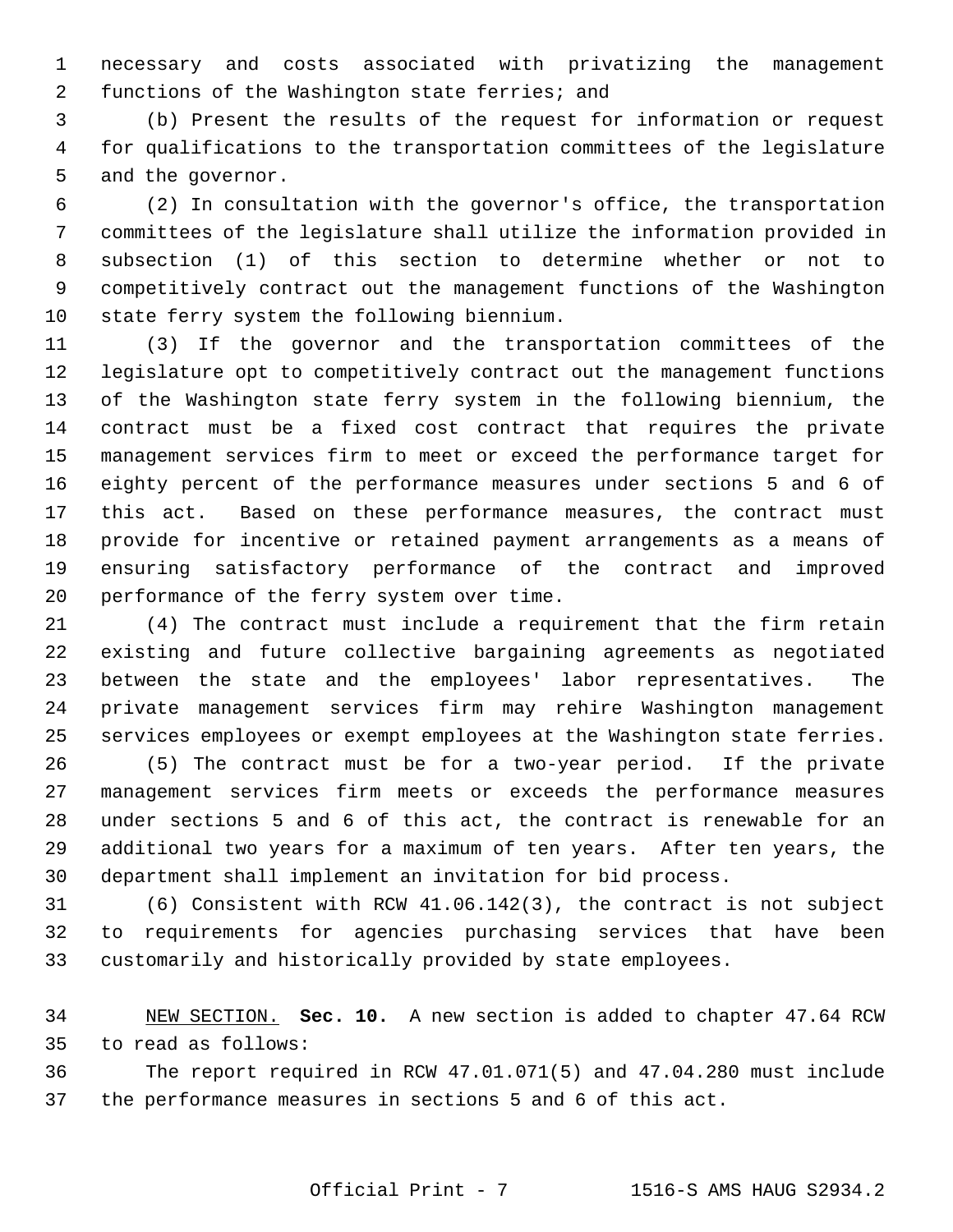1 **Sec. 11.** RCW 47.64.011 and 2006 c 164 s 1 are each amended to read 2 as follows:

 3 As used in this chapter, unless the context otherwise requires, the 4 definitions in this section shall apply.

 5 (1) "Collective bargaining representative" means the persons 6 designated by the governor and employee organizations to be the 7 exclusive representatives during collective bargaining negotiations.

8 (2) "Commission" means the ((marine employees<sup>+</sup>)) public employment 9 relations commission created in RCW ((47.64.280)) 41.58.010.

10 (3) "Department of transportation" means the department as defined 11 in RCW 47.01.021.

12 (4) "Employer" means the state of Washington.

13 (5) "Ferry employee" means any employee of the marine 14 transportation division of the department of transportation who is a 15 member of a collective bargaining unit represented by a ferry employee 16 organization and does not include an exempt employee pursuant to RCW 17 41.06.079.

18 (6) "Ferry employee organization" means any labor organization 19 recognized to represent a collective bargaining unit of ferry 20 employees.

21 (7) "Lockout" means the refusal of the employer to furnish work to 22 ferry employees in an effort to get ferry employee organizations to 23 make concessions during collective bargaining, grievance, or other 24 labor relation negotiations. Curtailment of employment of ferry 25 employees due to lack of work resulting from a strike or work stoppage 26 shall not be considered a lockout.

27 (8) "Office of financial management" means the office as created in 28 RCW 43.41.050.

29 (9) "Strike or work stoppage" means a ferry employee's refusal, in 30 concerted action with others, to report to duty, or his or her willful 31 absence from his or her position, or his or her stoppage or slowdown of 32 work, or his or her abstinence in whole or in part from the full, 33 faithful, and proper performance of the duties of employment, for the 34 purpose of inducing, influencing, or coercing a change in conditions, 35 compensation, rights, privileges, or obligations of his, her, or any 36 other ferry employee's employment. A refusal, in good faith, to work 37 under conditions which pose an endangerment to the health and safety of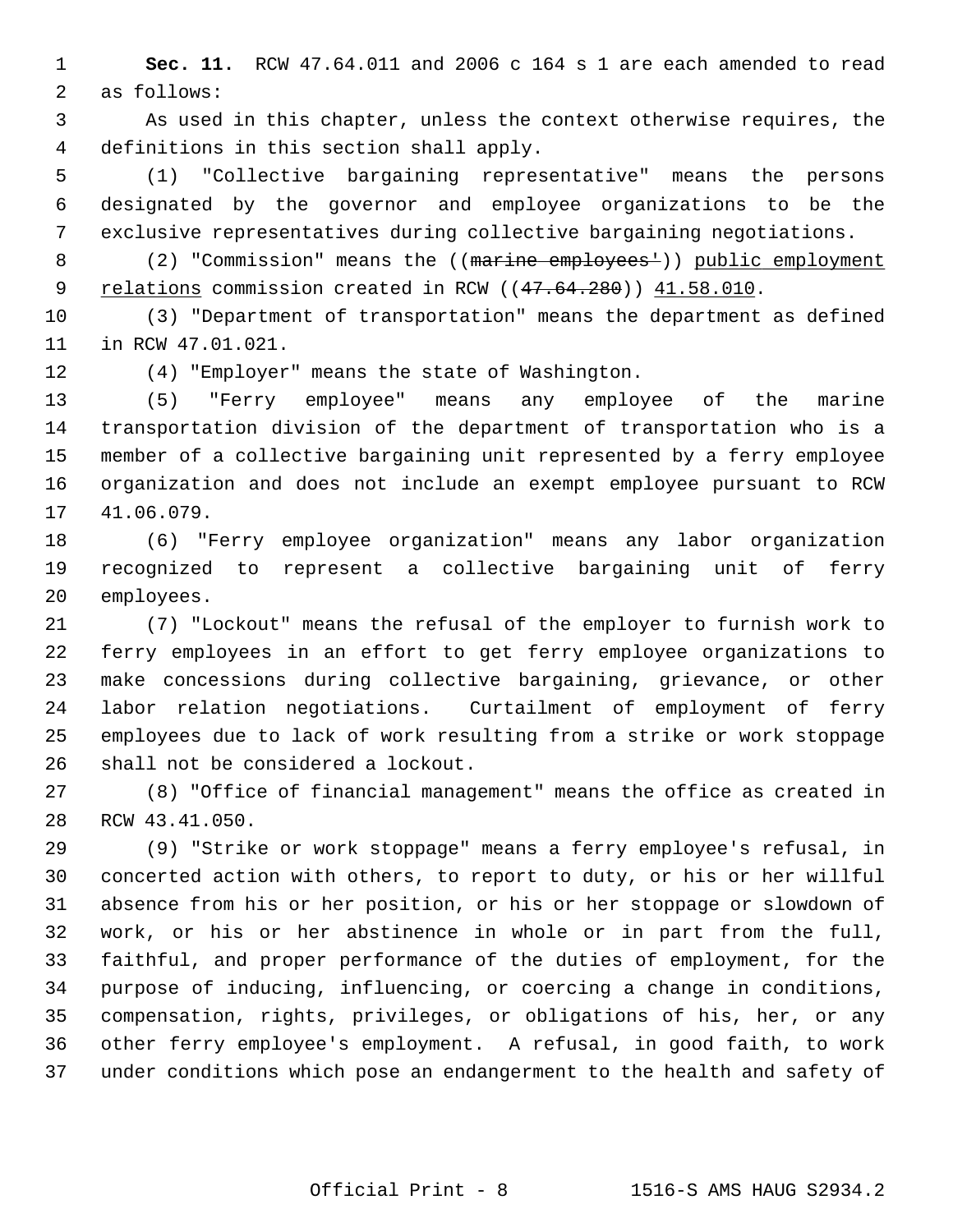1 ferry employees or the public, as determined by the master of the 2 vessel, shall not be considered a strike for the purposes of this 3 chapter.

 4 **Sec. 12.** RCW 47.64.090 and 2003 c 373 s 3 and 2003 c 91 s 1 are 5 each reenacted and amended to read as follows:

 6 (1) Except as provided in RCW 47.60.656 and subsections (2) and (4) 7 of this section, or as provided in RCW 36.54.130 and subsection (3) of 8 this section, if any party assumes the operation and maintenance of any 9 ferry or ferry system by rent, lease, or charter from the department of 10 transportation, such party shall assume and be bound by all the 11 provisions herein and any agreement or contract for such operation of 12 any ferry or ferry system entered into by the department shall provide 13 that the wages to be paid, hours of employment, working conditions, and 14 seniority rights of employees will be established by the ((marine 15 employees<sup>1</sup>)) commission in accordance with the terms and provisions of 16 this chapter and it shall further provide that all labor disputes shall 17 be adjudicated in accordance with chapter 47.64 RCW.

18 (2) If a public transportation benefit area meeting the 19 requirements of RCW 36.57A.200 has voter approval to operate passenger-20 only ferry service, it may enter into an agreement with Washington 21 State Ferries to rent, lease, or purchase passenger-only vessels, 22 related equipment, or terminal space for purposes of loading and 23 unloading the passenger-only ferry. Charges for the vessels, 24 equipment, and space must be fair market value taking into account the 25 public benefit derived from the ferry service. A benefit area or 26 subcontractor of that benefit area that qualifies under this subsection 27 is not subject to the restrictions of subsection (1) of this section, 28 but is subject to:

29 (a) The terms of those collective bargaining agreements that it or 30 its subcontractors negotiate with the exclusive bargaining 31 representatives of its or its subcontractors' employees under chapter 32 41.56 RCW or the National Labor Relations Act, as applicable;

33 (b) Unless otherwise prohibited by federal or state law, a 34 requirement that the benefit area and any contract with its 35 subcontractors, give preferential hiring to former employees of the 36 department of transportation who separated from employment with the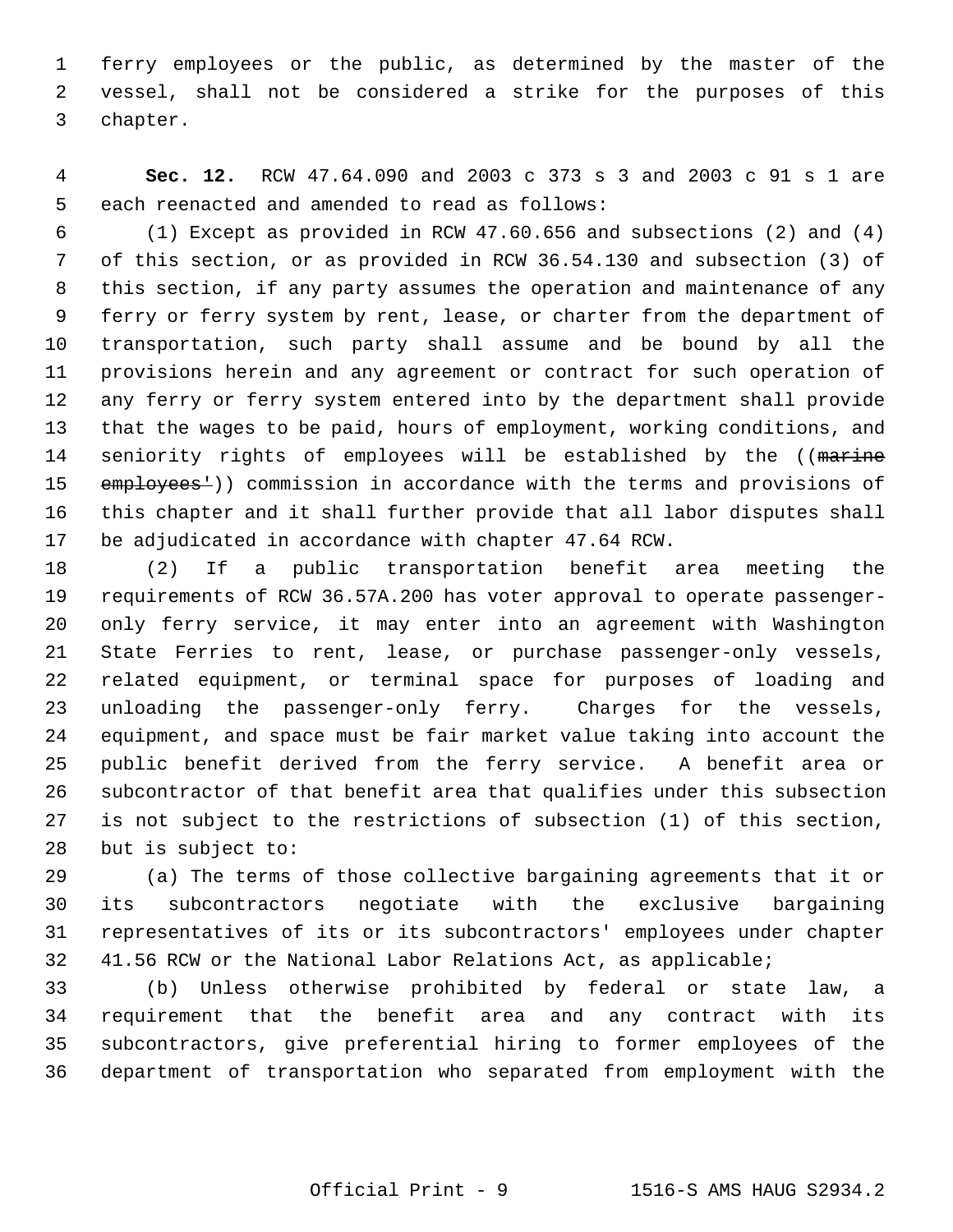1 department because of termination of the ferry service by the state of

2 Washington; and

 3 (c) Unless otherwise prohibited by federal or state law, a 4 requirement that the benefit area and any contract with its 5 subcontractors, on any questions concerning representation of employees 6 for collective bargaining purposes, may be determined by conducting a 7 cross-check comparing an employee organization's membership records or 8 bargaining authorization cards against the employment records of the 9 employer.

10 (3) If a ferry district is formed under RCW 36.54.110 to operate 11 passenger-only ferry service, it may enter into an agreement with 12 Washington State Ferries to rent, lease, or purchase vessels, related 13 equipment, or terminal space for purposes of loading and unloading the 14 ferry. Charges for the vessels, equipment, and space must be fair 15 market value taking into account the public benefit derived from the 16 ferry service. A ferry district or subcontractor of that district that 17 qualifies under this subsection is not subject to the restrictions of 18 subsection (1) of this section, but is subject to:

19 (a) The terms of those collective bargaining agreements that it or 20 its subcontractors negotiate with the exclusive bargaining 21 representatives of its or its subcontractors' employees under chapter 22 41.56 RCW or the National Labor Relations Act, as applicable;

23 (b) Unless otherwise prohibited by federal or state law, a 24 requirement that the ferry district and any contract with its 25 subcontractors, give preferential hiring to former employees of the 26 department of transportation who separated from employment with the 27 department because of termination of the ferry service by the state of 28 Washington; and

29 (c) Unless otherwise prohibited by federal or state law, a 30 requirement that the ferry district and any contract with its 31 subcontractors, on any questions concerning representation of employees 32 for collective bargaining purposes, may be determined by conducting a 33 cross-check comparing an employee organization's membership records or 34 bargaining authorization cards against the employment records of the 35 employer.

36 (4) The department of transportation shall make its terminal, dock, 37 and pier space available to private operators of passenger-only ferries 38 if the space can be made available without limiting the operation of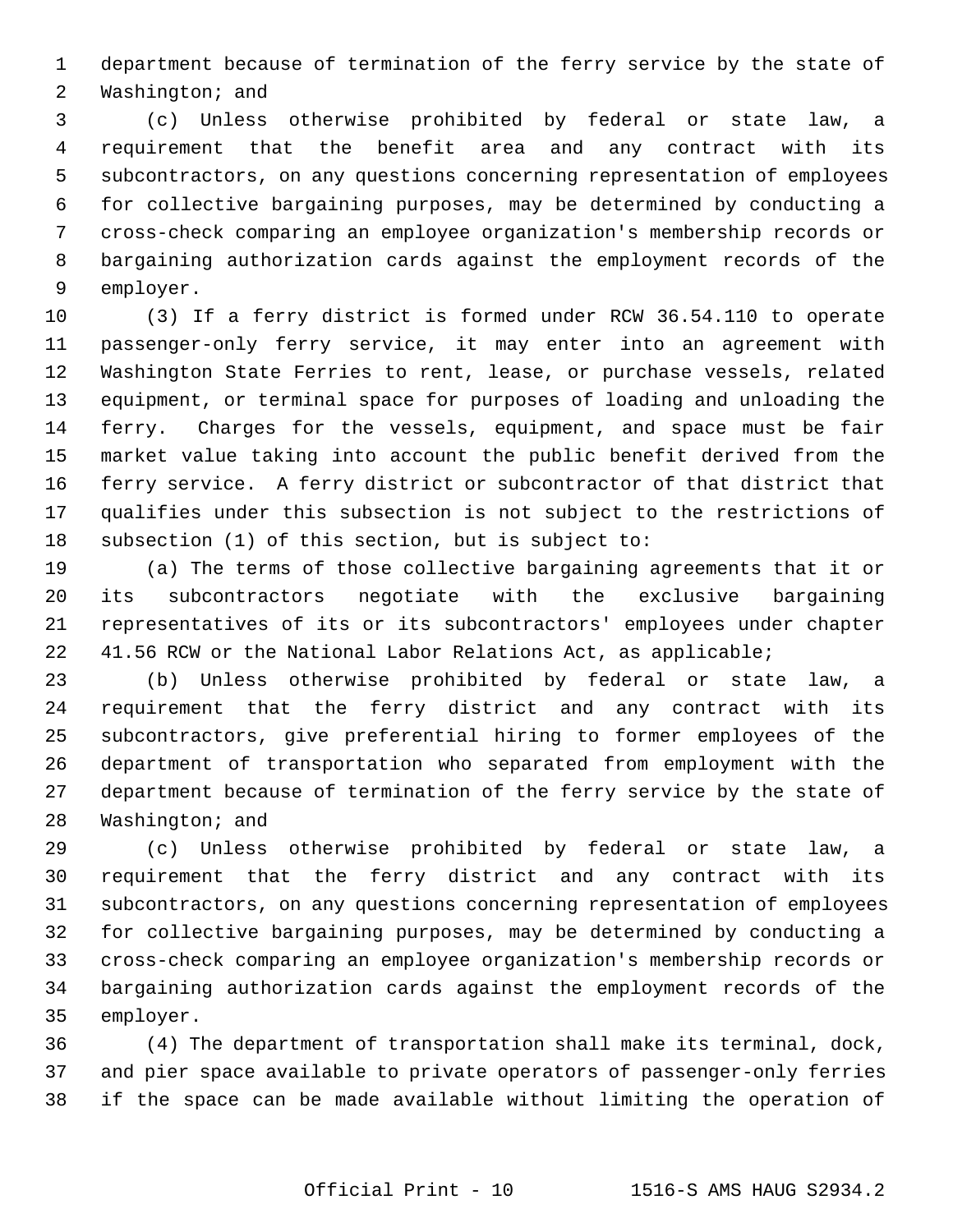1 car ferries operated by the department. These private operators are 2 not bound by the provisions of subsection (1) of this section. Charges 3 for the equipment and space must be fair market value taking into 4 account the public benefit derived from the passenger-only ferry 5 service.

 6 **Sec. 13.** RCW 47.64.150 and 1983 c 15 s 6 are each amended to read 7 as follows:

 8 An agreement with a ferry employee organization that is the 9 exclusive representative of ferry employees in an appropriate unit may 10 provide procedures for the consideration of ferry employee grievances 11 and of disputes over the interpretation and application of agreements. 12 Negotiated procedures may provide for binding arbitration of ferry 13 employee grievances and of disputes over the interpretation and 14 application of existing agreements. An arbitrator's decision on a 15 grievance shall not change or amend the terms, conditions, or 16 applications of the collective bargaining agreement. The procedures 17 shall provide for the invoking of arbitration only with the approval of 18 the employee organization. The costs of arbitrators shall be shared 19 equally by the parties.

20 Ferry system employees shall follow ((either)) the grievance 21 procedures provided in a collective bargaining agreement, or if  $((n\theta))$ 22 such procedures are  $((\text{se}))$  not provided, shall submit the grievances to 23 the ((marine employees<sup>1</sup>)) commission ((as provided in RCW 47.64.280)).

24 **Sec. 14.** RCW 41.58.060 and 1983 c 15 s 22 are each amended to read 25 as follows:

26 For any matter concerning the state ferry system and employee 27 relations, collective bargaining, or labor disputes or stoppages, the 28 provisions of chapter 47.64 RCW and this chapter shall govern. 29 However, if a conflict exists between the provisions of chapter 47.64 30 RCW and this chapter, the provisions of chapter 47.64 RCW shall govern.

31 **Sec. 15.** RCW 41.06.070 and 2010 c 271 s 801, 2010 c 2 s 2, and 32 2010 c 1 s 1 are each reenacted and amended to read as follows: 33 (1) The provisions of this chapter do not apply to: 34 (a) The members of the legislature or to any employee of, or 35 position in, the legislative branch of the state government including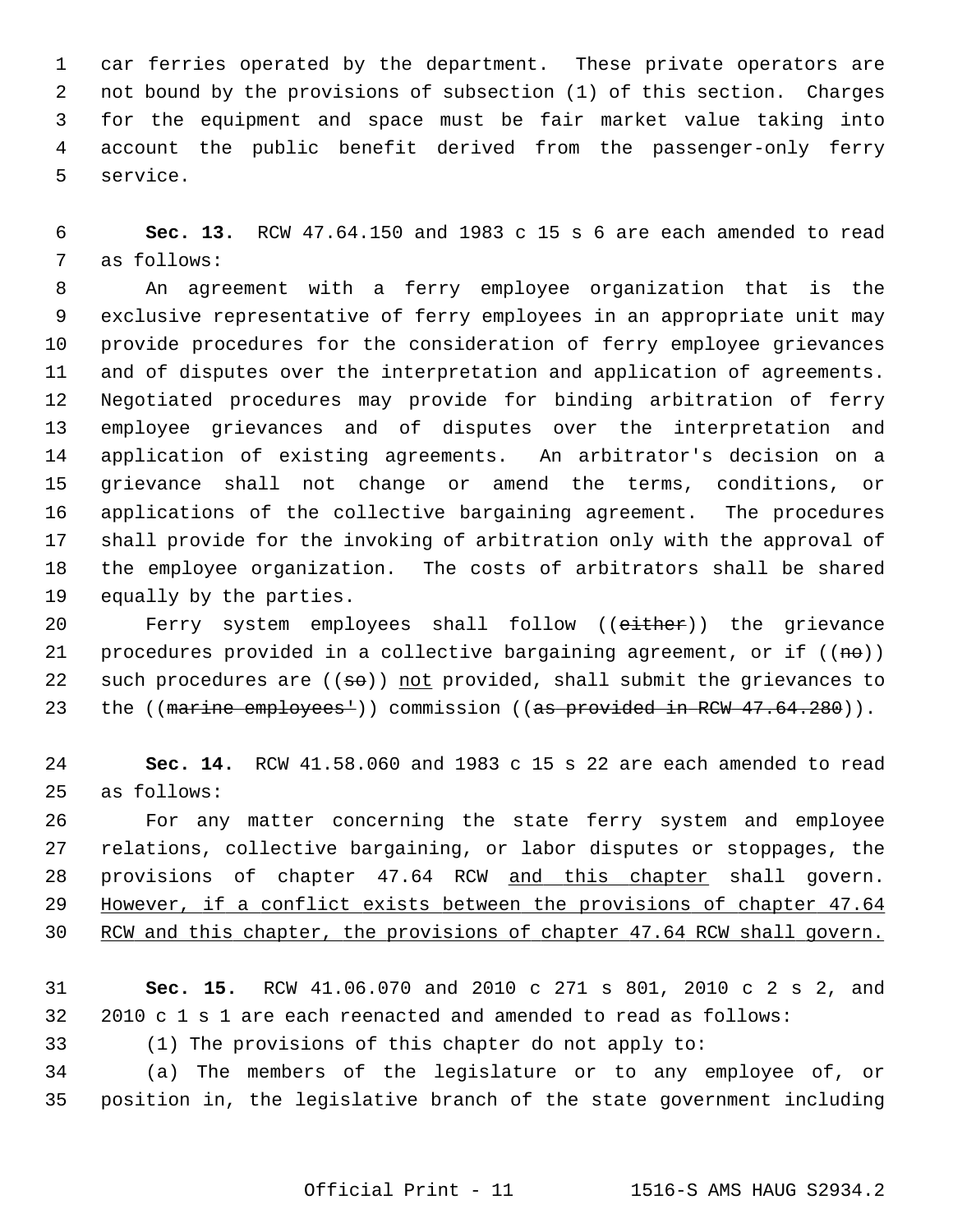1 members, officers, and employees of the legislative council, joint 2 legislative audit and review committee, statute law committee, and any 3 interim committee of the legislature;

 4 (b) The justices of the supreme court, judges of the court of 5 appeals, judges of the superior courts or of the inferior courts, or to 6 any employee of, or position in the judicial branch of state 7 government;

 8 (c) Officers, academic personnel, and employees of technical 9 colleges;

10 (d) The officers of the Washington state patrol;

11 (e) Elective officers of the state;

12 (f) The chief executive officer of each agency;

13 (g) In the departments of employment security and social and health 14 services, the director and the director's confidential secretary; in 15 all other departments, the executive head of which is an individual 16 appointed by the governor, the director, his or her confidential 17 secretary, and his or her statutory assistant directors;

18 (h) In the case of a multimember board, commission, or committee, 19 whether the members thereof are elected, appointed by the governor or 20 other authority, serve ex officio, or are otherwise chosen:

21 (i) All members of such boards, commissions, or committees;

22 (ii) If the members of the board, commission, or committee serve on 23 a part-time basis and there is a statutory executive officer: The 24 secretary of the board, commission, or committee; the chief executive 25 officer of the board, commission, or committee; and the confidential 26 secretary of the chief executive officer of the board, commission, or 27 committee;

28 (iii) If the members of the board, commission, or committee serve 29 on a full-time basis: The chief executive officer or administrative 30 officer as designated by the board, commission, or committee; and a 31 confidential secretary to the chair of the board, commission, or 32 committee;

33 (iv) If all members of the board, commission, or committee serve ex 34 officio: The chief executive officer; and the confidential secretary 35 of such chief executive officer;

36 (i) The confidential secretaries and administrative assistants in 37 the immediate offices of the elective officers of the state;

38 (j) Assistant attorneys general;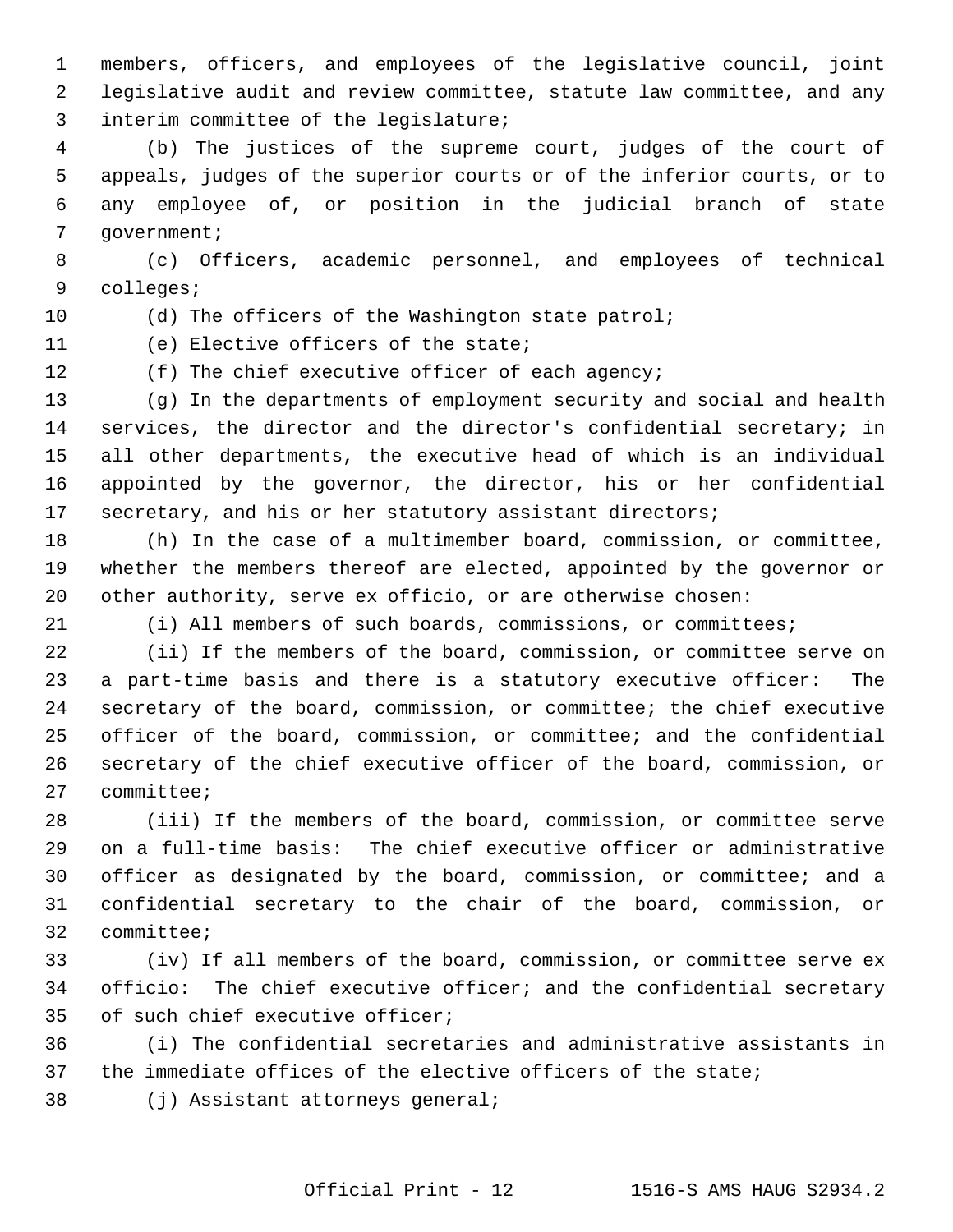1 (k) Commissioned and enlisted personnel in the military service of 2 the state;

 3 (l) Inmate, student, part-time, or temporary employees, and part- 4 time professional consultants, as defined by the Washington personnel 5 resources board;

 6 (m) The public printer or to any employees of or positions in the 7 state printing plant;

 8 (n) Officers and employees of the Washington state fruit 9 commission;

10 (o) Officers and employees of the Washington apple commission;

11 (p) Officers and employees of the Washington state dairy products 12 commission;

13 (q) Officers and employees of the Washington tree fruit research 14 commission;

15 (r) Officers and employees of the Washington state beef commission;

16 (s) Officers and employees of the Washington grain commission;

17 (t) Officers and employees of any commission formed under chapter 18 15.66 RCW;

19 (u) Officers and employees of agricultural commissions formed under 20 chapter 15.65 RCW;

21 (v) Officers and employees of the nonprofit corporation formed 22 under chapter 67.40 RCW;

23 (w) Executive assistants for personnel administration and labor 24 relations in all state agencies employing such executive assistants 25 including but not limited to all departments, offices, commissions, 26 committees, boards, or other bodies subject to the provisions of this 27 chapter and this subsection shall prevail over any provision of law 28 inconsistent herewith unless specific exception is made in such law;

29 (x) In each agency with fifty or more employees: Deputy agency 30 heads, assistant directors or division directors, and not more than 31 three principal policy assistants who report directly to the agency 32 head or deputy agency heads;

## 33 (y) ((All employees of the marine employees' commission;

34  $\{z\})$ ) Staff employed by the department of commerce to administer 35 energy policy functions;

36  $((+aa))$   $(z)$  The manager of the energy facility site evaluation 37 council;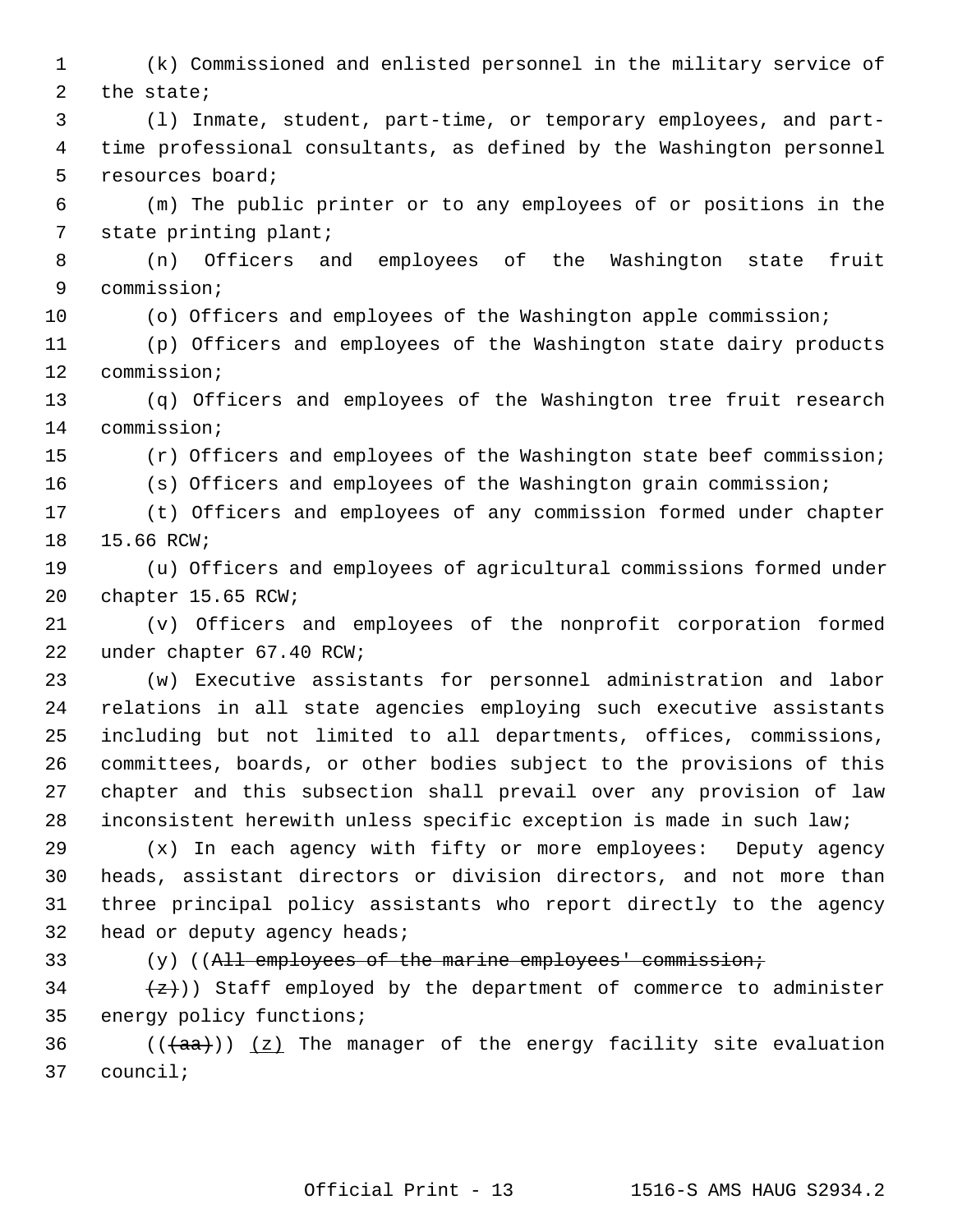1 (((bb))) (aa) A maximum of ten staff employed by the department of 2 commerce to administer innovation and policy functions, including the 3 three principal policy assistants exempted under (x) of this 4 subsection;

5 (((ee))) (bb) Staff employed by Washington State University to 6 administer energy education, applied research, and technology transfer 7 programs under RCW 43.21F.045 as provided in RCW 28B.30.900(5).

 8 (2) The following classifications, positions, and employees of 9 institutions of higher education and related boards are hereby exempted 10 from coverage of this chapter:

11 (a) Members of the governing board of each institution of higher 12 education and related boards, all presidents, vice presidents, and 13 their confidential secretaries, administrative, and personal 14 assistants; deans, directors, and chairs; academic personnel; and 15 executive heads of major administrative or academic divisions employed 16 by institutions of higher education; principal assistants to executive 17 heads of major administrative or academic divisions; other managerial 18 or professional employees in an institution or related board having 19 substantial responsibility for directing or controlling program 20 operations and accountable for allocation of resources and program 21 results, or for the formulation of institutional policy, or for 22 carrying out personnel administration or labor relations functions, 23 legislative relations, public information, development, senior computer 24 systems and network programming, or internal audits and investigations; 25 and any employee of a community college district whose place of work is 26 one which is physically located outside the state of Washington and who 27 is employed pursuant to RCW 28B.50.092 and assigned to an educational 28 program operating outside of the state of Washington;

29 (b) The governing board of each institution, and related boards, 30 may also exempt from this chapter classifications involving research 31 activities, counseling of students, extension or continuing education 32 activities, graphic arts or publications activities requiring 33 prescribed academic preparation or special training as determined by 34 the board: PROVIDED, That no nonacademic employee engaged in office, 35 clerical, maintenance, or food and trade services may be exempted by 36 the board under this provision;

37 (c) Printing craft employees in the department of printing at the 38 University of Washington.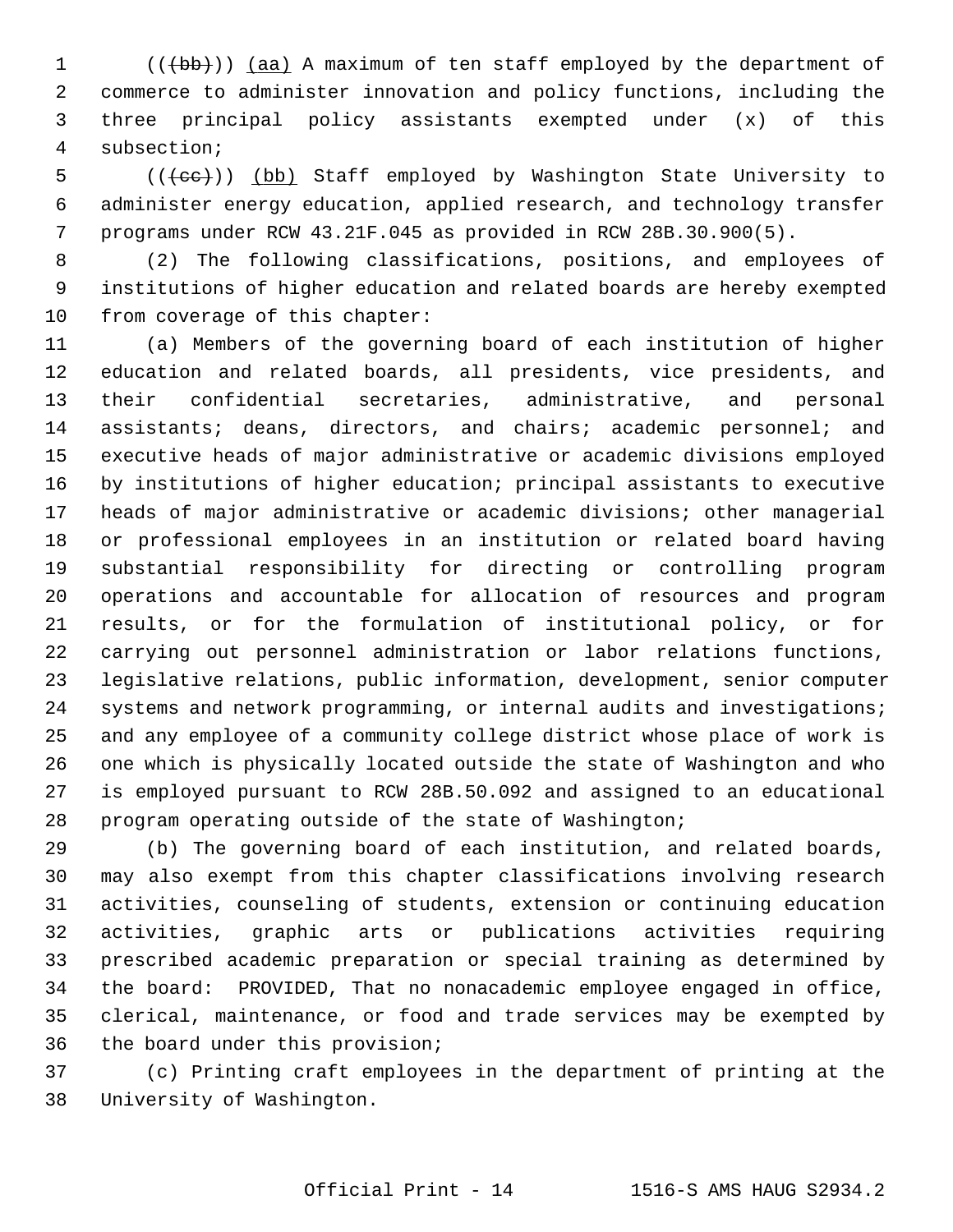1 (3) In addition to the exemptions specifically provided by this 2 chapter, the director of personnel may provide for further exemptions 3 pursuant to the following procedures. The governor or other 4 appropriate elected official may submit requests for exemption to the 5 director of personnel stating the reasons for requesting such 6 exemptions. The director of personnel shall hold a public hearing, 7 after proper notice, on requests submitted pursuant to this subsection. 8 If the director determines that the position for which exemption is 9 requested is one involving substantial responsibility for the 10 formulation of basic agency or executive policy or one involving 11 directing and controlling program operations of an agency or a major 12 administrative division thereof, the director of personnel shall grant 13 the request and such determination shall be final as to any decision 14 made before July 1, 1993. The total number of additional exemptions 15 permitted under this subsection shall not exceed one percent of the 16 number of employees in the classified service not including employees 17 of institutions of higher education and related boards for those 18 agencies not directly under the authority of any elected public 19 official other than the governor, and shall not exceed a total of 20 twenty-five for all agencies under the authority of elected public 21 officials other than the governor.

22 The salary and fringe benefits of all positions presently or 23 hereafter exempted except for the chief executive officer of each 24 agency, full-time members of boards and commissions, administrative 25 assistants and confidential secretaries in the immediate office of an 26 elected state official, and the personnel listed in subsections (1)(j) 27 through (v) (( $\frac{and (y)}{y}$ )) and (2) of this section, shall be determined by 28 the director of personnel. Changes to the classification plan 29 affecting exempt salaries must meet the same provisions for classified 30 salary increases resulting from adjustments to the classification plan 31 as outlined in RCW 41.06.152.

32 From February 18, 2009, through June 30, 2011, a salary or wage 33 increase shall not be granted to any position exempt from 34 classification under this chapter, except that a salary or wage 35 increase may be granted to employees pursuant to collective bargaining 36 agreements negotiated under chapter 28B.52, 41.56, 47.64, or 41.76 RCW, 37 or negotiated by the nonprofit corporation formed under chapter 67.40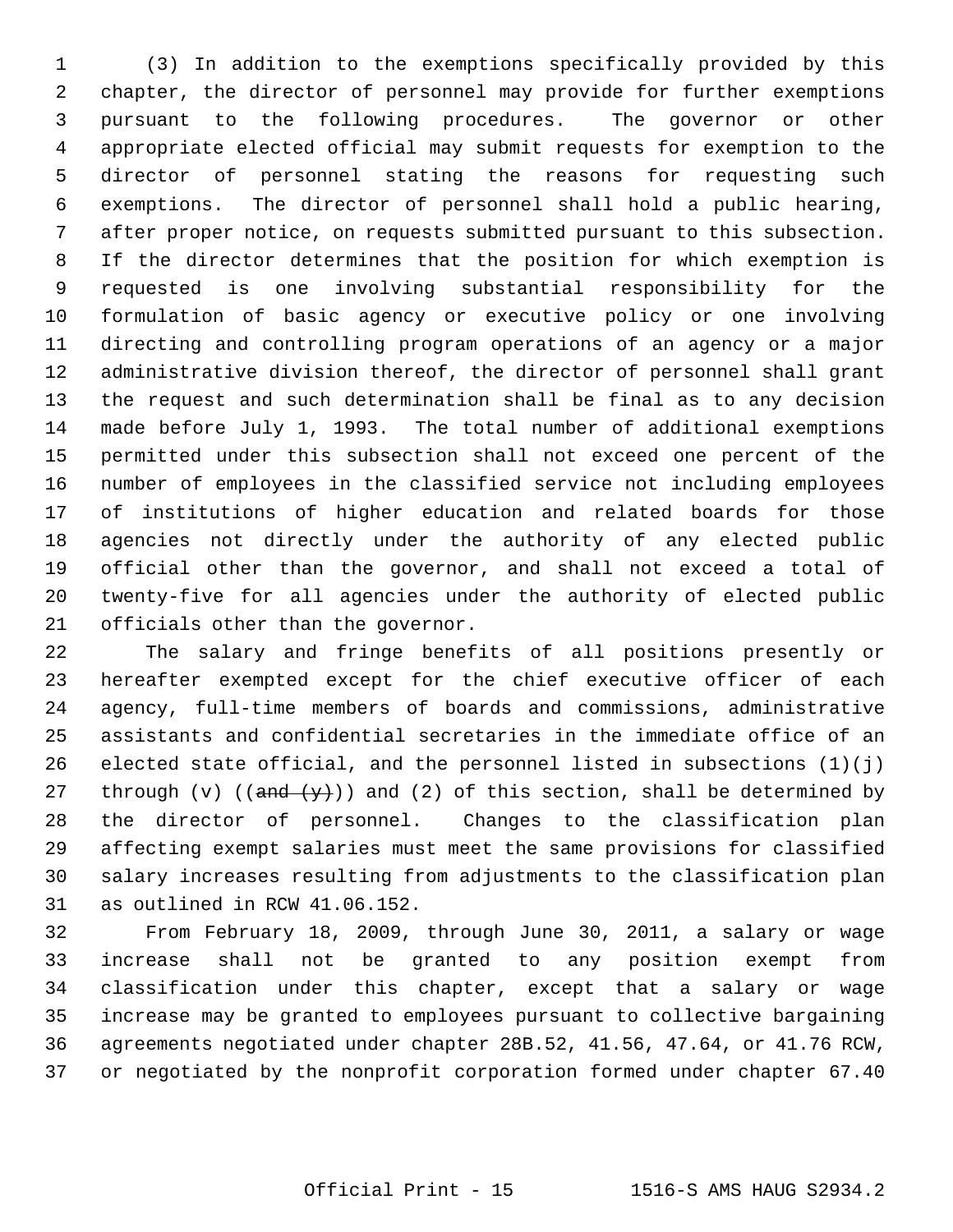1 RCW, and except that increases may be granted for positions for which 2 the employer has demonstrated difficulty retaining qualified employees 3 if the following conditions are met:

4 (a) The salary increase can be paid within existing resources; and

 5 (b) The salary increase will not adversely impact the provision of 6 client services.

 7 Any agency granting a salary increase from February 15, 2010, 8 through June 30, 2011, to a position exempt from classification under 9 this chapter shall submit a report to the fiscal committees of the 10 legislature no later than July 31, 2011, detailing the positions for 11 which salary increases were granted, the size of the increases, and the 12 reasons for giving the increases.

13 Any person holding a classified position subject to the provisions 14 of this chapter shall, when and if such position is subsequently 15 exempted from the application of this chapter, be afforded the 16 following rights: If such person previously held permanent status in 17 another classified position, such person shall have a right of 18 reversion to the highest class of position previously held, or to a 19 position of similar nature and salary.

20 Any classified employee having civil service status in a classified 21 position who accepts an appointment in an exempt position shall have 22 the right of reversion to the highest class of position previously 23 held, or to a position of similar nature and salary.

24 A person occupying an exempt position who is terminated from the 25 position for gross misconduct or malfeasance does not have the right of 26 reversion to a classified position as provided for in this section.

27 From February 15, 2010, until June 30, 2011, no monetary 28 performance-based awards or incentives may be granted by the director 29 or employers to employees covered by rules adopted under this section. 30 This subsection does not prohibit the payment of awards provided for in 31 chapter 41.60 RCW.

32 NEW SECTION. **Sec. 16.** (1) The marine employees' commission is 33 hereby abolished and its powers, duties, and functions are hereby 34 transferred to the public employment relations commission.

35 (2)(a) All reports, documents, surveys, books, records, files, 36 papers, or written material in the possession of the marine employees' 37 commission shall be delivered to the custody of the public employment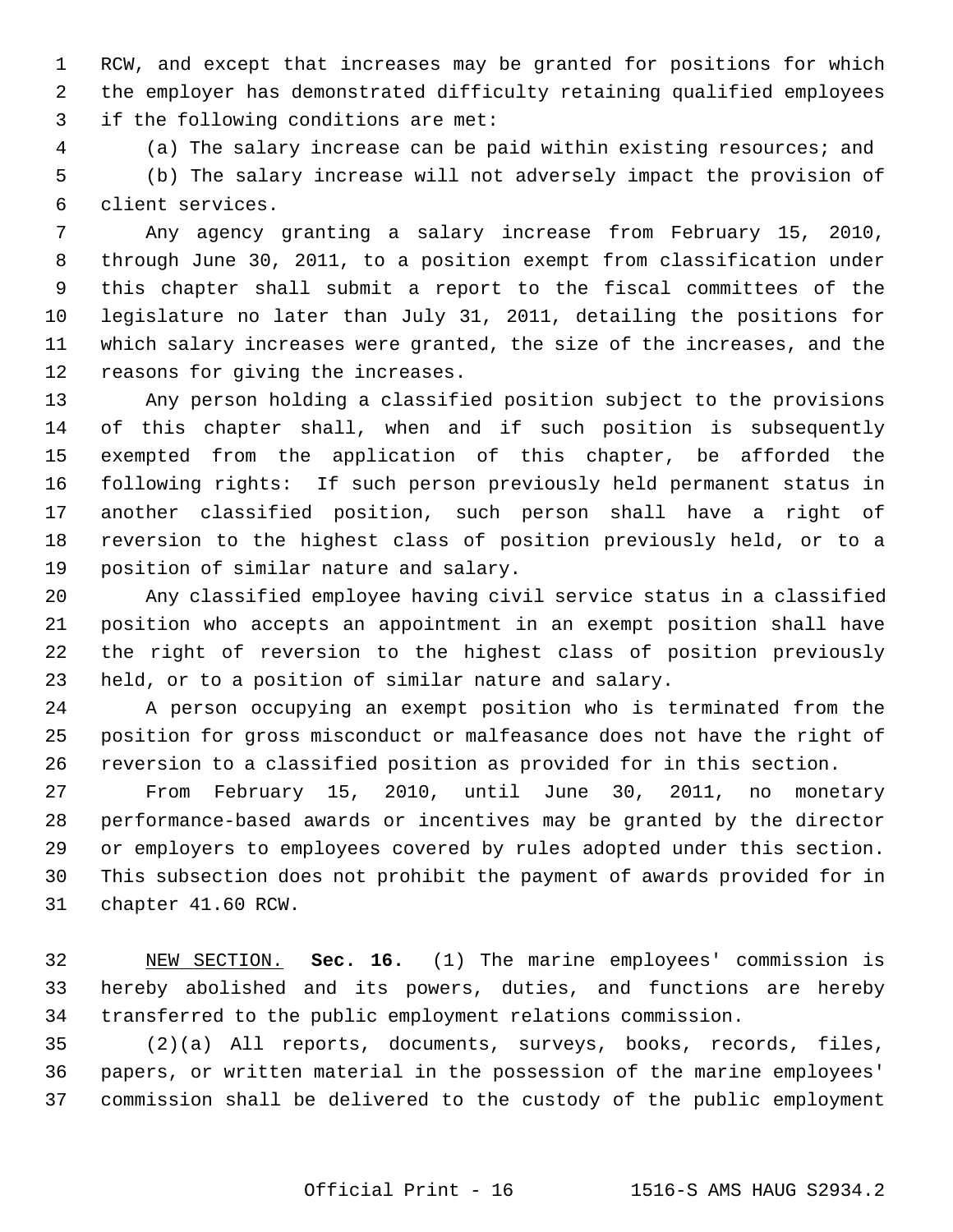1 relations commission. All cabinets, furniture, office equipment, motor 2 vehicles, and other tangible property employed by the marine employees' 3 commission shall be made available to the public employment relations 4 commission. All funds, credits, or other assets held by the marine 5 employees' commission shall be assigned to the public employment 6 relations commission.

 7 (b) Any appropriations made to the marine employees' commission 8 shall, on the effective date of this section, be transferred and 9 credited to the public employment relations commission.

10 (c) If any question arises as to the transfer of any funds, books, 11 documents, records, papers, files, equipment, or other tangible 12 property used or held in the exercise of the powers and the performance 13 of the duties and functions transferred, the director of financial 14 management shall make a determination as to the proper allocation and 15 certify the same to the state agencies concerned.

16 (3) All rules and all pending business before the marine employees' 17 commission shall be continued and acted upon by the public employment 18 relations commission. All existing contracts and obligations shall 19 remain in full force and shall be performed by the public employment 20 relations commission.

21 (4) The transfer of the powers, duties, and functions of the marine 22 employees' commission shall not affect the validity of any act 23 performed before the effective date of this section.

24 (5) If apportionments of budgeted funds are required because of the 25 transfers directed by this section, the director of financial 26 management shall certify the apportionments to the agencies affected, 27 the state auditor, and the state treasurer. Each of these shall make 28 the appropriate transfer and adjustments in funds and appropriation 29 accounts and equipment records in accordance with the certification.

30 NEW SECTION. **Sec. 17.** The following acts or parts of acts are 31 each repealed:

32 (1) RCW 47.64.080 (Employee seniority rights) and 1984 c 7 s 341 & 33 1961 c 13 s 47.64.080; and

34 (2) RCW 47.64.280 (Marine employees' commission) and 2010 c 283 s 35 14, 2006 c 164 s 18, 1984 c 287 s 95, & 1983 c 15 s 19.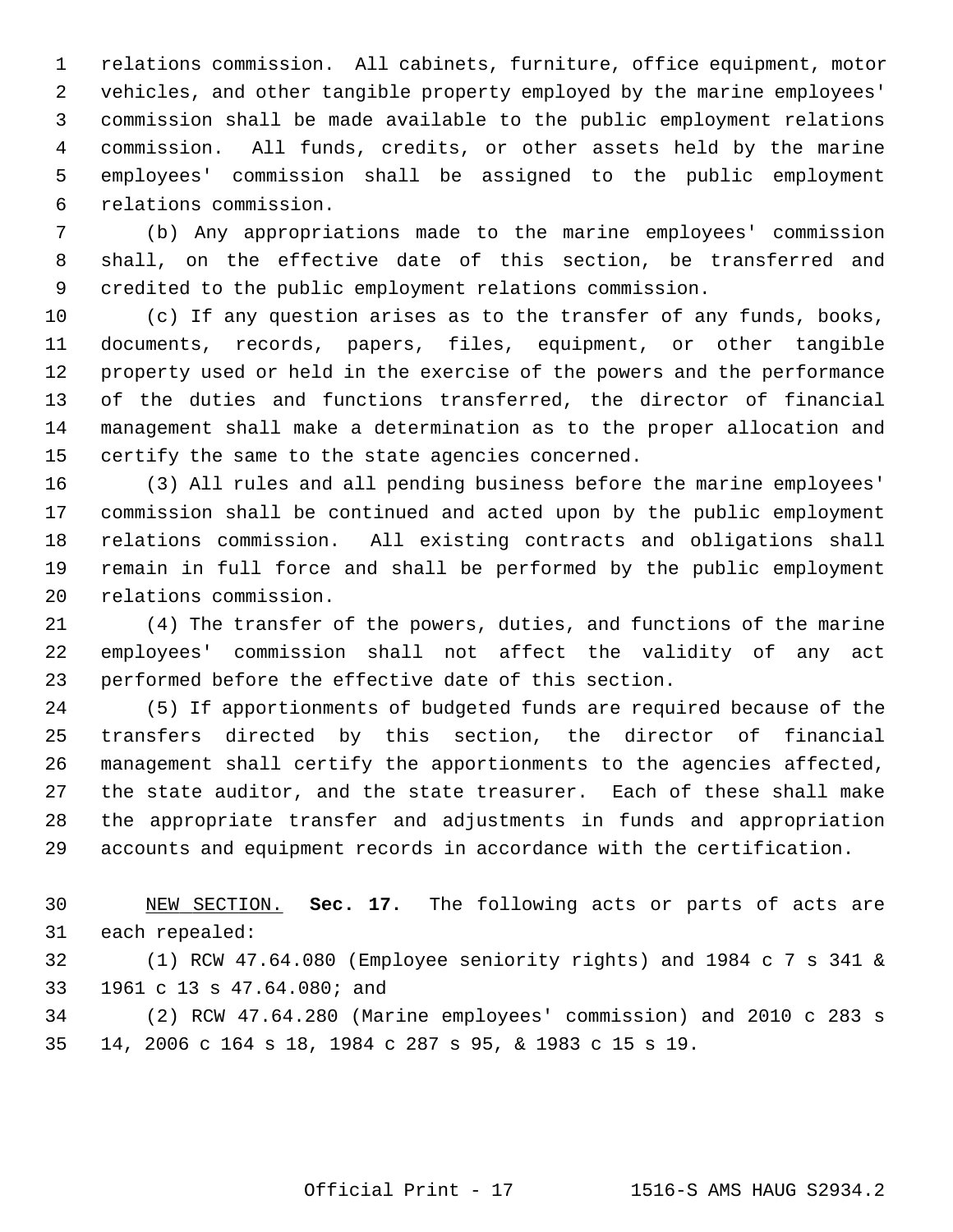1 NEW SECTION. **Sec. 18.** This act is necessary for the immediate 2 preservation of the public peace, health, or safety, or support of the 3 state government and its existing public institutions, and takes effect 4 immediately."

**SHB 1516** - S AMD By Senators Haugen, King

## **ADOPTED 04/22/2011**

 5 On page 1, line 2 of the title, after "system;" strike the 6 remainder of the title and insert "amending RCW 47.64.120, 47.64.011, 7 47.64.150, and 41.58.060; reenacting and amending RCW 47.64.090 and 8 41.06.070; adding new sections to chapter 47.64 RCW; creating a new 9 section; repealing RCW 47.64.080 and 47.64.280; and declaring an 10 emergency."

EFFECT: All language is removed and the following is added: (1) Management rights are defined, and collective bargaining agreements may not include provisions that direct promotions, staffing levels, or the use of part-time shifts; (2) ferry captains are made part of management and may form their own union; (3) WSF management is required to meet with line union employees twice a year to encourage an open and direct exchange of ideas and concerns; (4) performance measures are defined; (5) an ad hoc committee created by the Governor will determine the performance measure targets to be met by June 30, 2013; (6) performance measures must be reported; (7) OFM will report to the Legislature whether targets are met; (8) if at least 80% of each target is not met by June 30, 2013, then a governor's management representative is to be appointed to develop a 12-month corrective action plan, and the department is to solicit requests for qualifications regarding the skills and costs associated with privatizing the management functions of the WSF; (9) if the Governor and Transportation Committees opt to competitively contract out the management functions, a selection process and contractual requirements for a private management services firm are outlined; (10) defined performance measures must be included in the department's attainment report; (11) the Marine Employees' Commission is abolished and responsibilities are transferred to the Public Employment Relations Commission; (12) MEC statutes and outdated employee seniority rights statutes are repealed; and (13) includes an